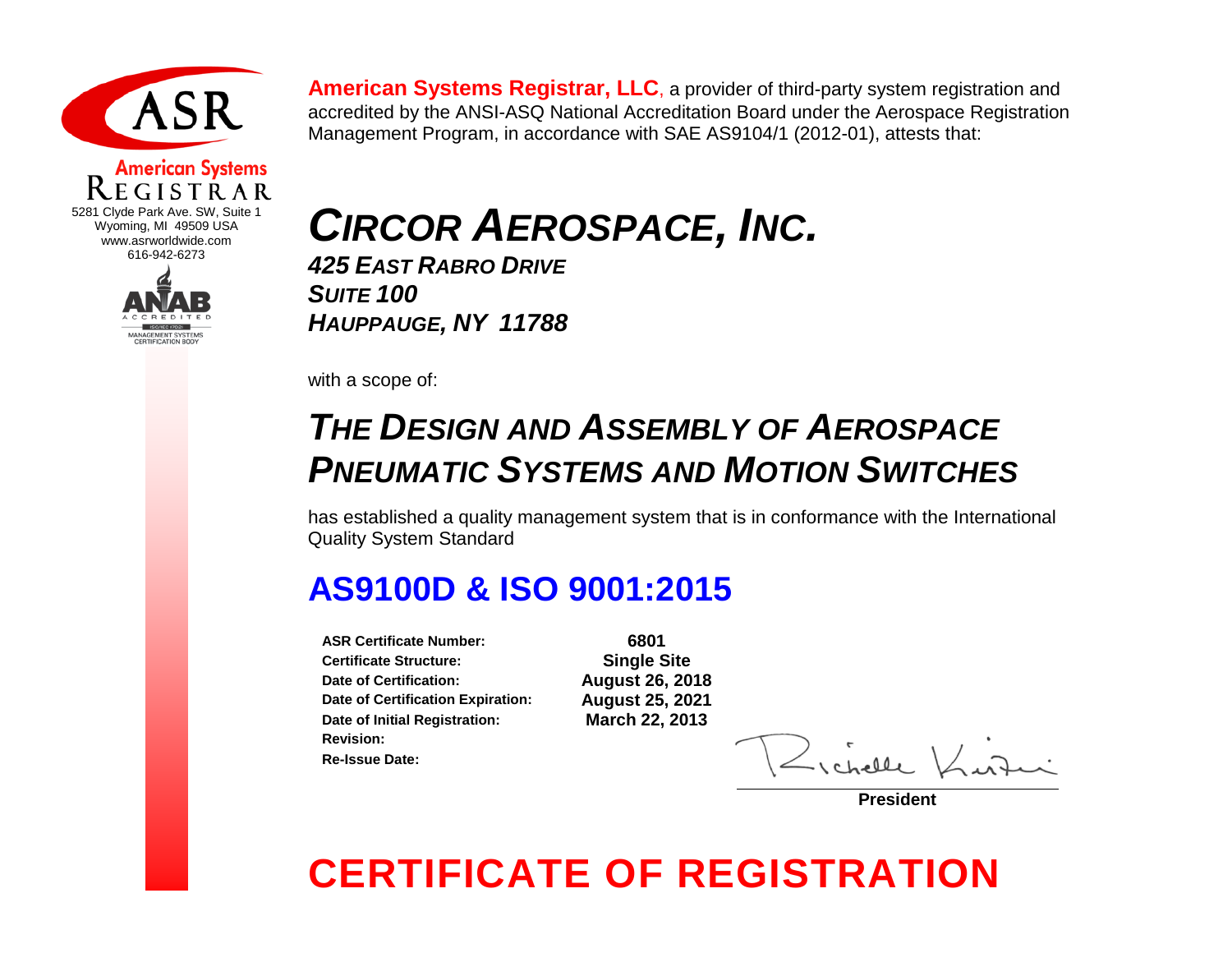

### **American Systems** EGISTRAR

5281 Clyde Park Ave. SW, Suite 1 Wyoming, MI 49509 USA www.asrworldwide.com 616-942-6273



**American Systems Registrar, LLC**, a provider of third-party system registration and accredited by the ANSI-ASQ National Accreditation Board under the Aerospace Registration Management Program, in accordance with SAE AS9104/1 (2012-01), attests that: *PAGE 1 OF 2*

*ADDRESS ADDRESS*

*LOCATION SCOPE:*

*ADDRESS ADDRESS*

*LOCATION SCOPE:*

OR

*ADDITIONAL LOCATION ON CAMPUS:*

*ADDRESS ADDRESS*

*LOCATION SUBSCOPE:*

*ADDRESS*

### **CERTIFICATE OF REGISTRATION**